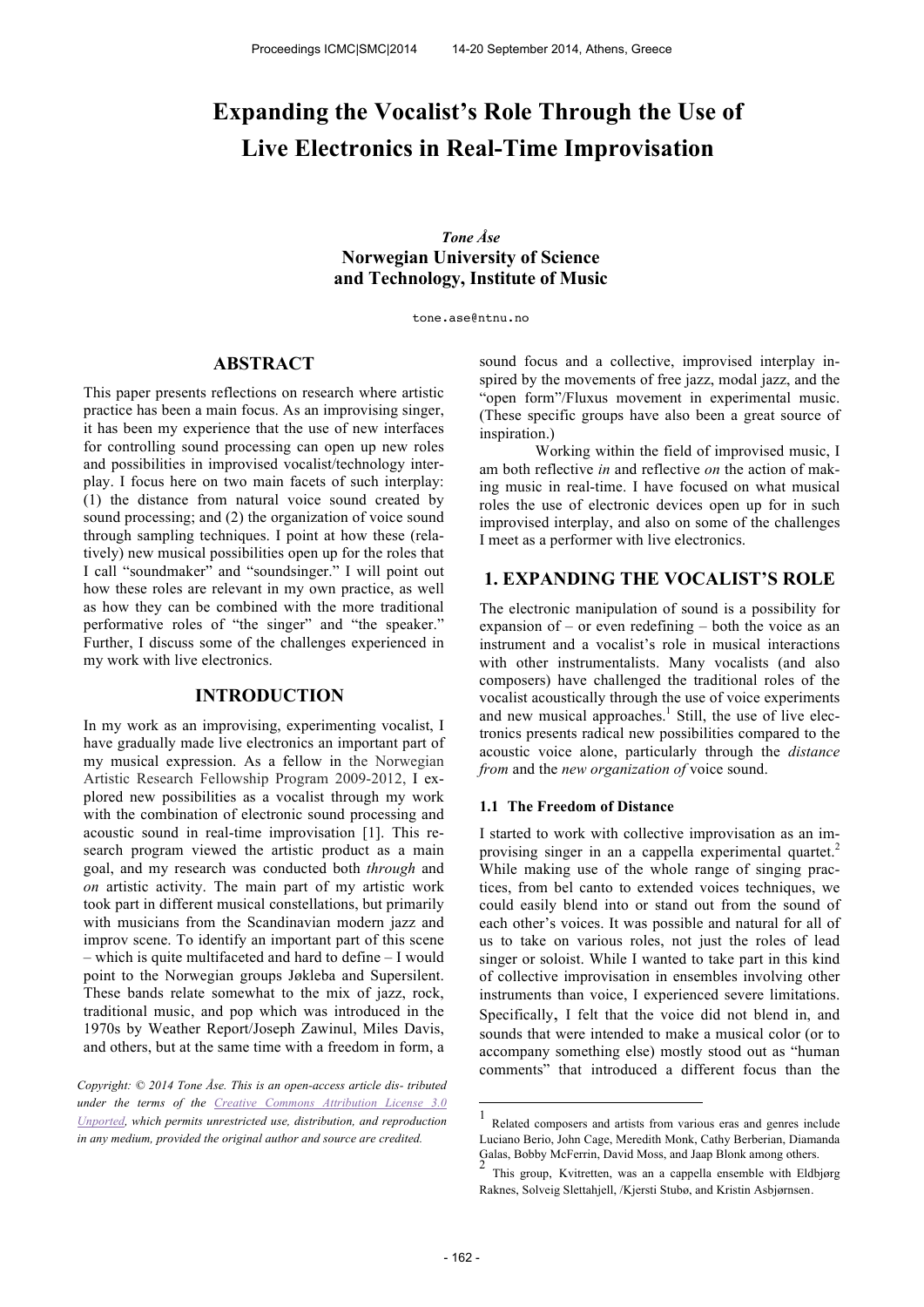result I desired. Why? In addition to the conventional expectations connected to the historical role of the singer in an instrumental ensemble (which will not be discussed here), I believe there are also historical and neurological explanations: the sound of the voice seems to have a preferential position over all other sounds for human beings.<sup>3</sup>

In this period, I had already started to experiment with electronics. Through the use of guitar effects and looping technology, I discovered that the transformation of voice sound and the use of sampling could create a kind of freedom in the interplay with drums and synthesizers. As an artistic researcher, I explored further possibilities for using live electronics in my practice, and I reflected on the reasons for the freedom I experienced.

What was actually at play here? An important area in my research is the experience of "distance." The electronic processing and transformation of sound can create an experienced distance from the natural voice sound. In my experience, this distance is central to opening up new possibilities for my interactions with other instruments.

Through the use of electronic processing, three main types of "distance" are experienced as musical parameters in my work. These include distance in space, time, and in structural and timbral characteristics. Reverb and delay effects offer the possibility to work with space and time. I can "place a sound" in a range of spaces – from close up to far away – through the use of artificial reverb. This effect can also lead to an experience of time: something that is far away is also often experienced as "the past" or at least something that is not necessarily happening in a given moment. This effect also gives a possibility for making music where the voice does not take first focus, because it is not experienced as "close" in space and/or time. (By contrast, a very "dry" voice sound has a nearness in space and time that often demands a primary listening focus, at least the first time it is introduced.)

The use of processing and effects that change voice sound in a more structural way creates a distance in structural and timbral characteristics. For instance, if I want to, I can make the voice almost impossible to recognize as the source of the sound. Pitch-shifting, granular synthesis, filtering, distortion, etc., are effects that make it possible to sound "not human." Through such tools, I can take part in the improvised interplay more as "sound" than "voice." In addition, the possibility of balancing smoothly from a natural voice to different levels of transformed voice sound opens up performative possibilities for playing with different grades of nearness/naturalness (human, not human, almost human, strange human, etc.) as a musical parameter in itself.

Andreas Bergsland has developed a framework for understanding and describing the experience of voices in acousmatic and electroacoustic music and related genres [2]. Bergsland suggests a model of the maximum and minimum voice, where the maximum voice can be described as the neutral, intelligible speaking voice, and the minimum voice as heavily manipulated and abstracted. The imagined space between these two extremes is thought of as a continuum that extends from a central zone, defined by the maximum voice, to a peripheral zone, defined by the minimum voice [2, p. 3]. Although developed for analyzing acousmatic music, this model seems relevant for understanding and articulating what I think of as a "play with nearness/distance" or "playing with zones" through the use of live electronics [1, see §3.2.3].

Bergsland breaks his continuum down to seven key "premises," which are described as partly interrelated dimensions in the experience and evaluation of voice sound. These premises can all be traced in my use of voice and electronics in music, and I see them as being helpful for understanding how such music is actually working.

The notion of a "clarity of meaning" is one important example of Bergland's continuum premises. The use of live electronics can have a great impact on the use of and perception of words and sounds that are "word-like." For instance, I often use text, words, and "language-like" sounds on many levels in the whole range between words as meaning and words as sound. This play with levels of meaning can also be explored acoustically, but the range is much wider when I can work with distance and nearness through electronic processing. A word or sentence can be highlighted through filtering, compressing, and a dry reverb, or it can be almost unrecognizable through heavy processing. In both cases, there is an impression of someone – or something – "speaking." Here, one could also discuss the conception of "meaning" in a wider sense. In her 2008 book, *Playing with Words*, Cathy Lane invites composers, performers, and academics to reflect on their work with "spoken word" as artistic material [3]. Many of her contributors think of spoken word as a link to the "real world" and as a contrasting element in otherwise abstract music. Thus, to these artists, the voice – and especially spoken words – represents "reality." Lane herself points to the compositional possibilities in words, particularly as they offer semantic meaning, on one hand, and abstract sonic qualities, on the other hand – as well as all sorts of graduations in between [3, p. 8]. In my opinion, this span in words –from clear meaning to abstract sound – resembles Bergslands model, and a conception of "clarity of meaning" will in both cases be a relevant premise for analysis.

But what about other voice sounds? Laughter, yawning, crying, emotional outbursts, imitations of dogs barking, etc. – all these vocalized sounds can also represent reality, and each gives meaningful information, not verbally, but nevertheless very precise suggestions about a state of mind or something happening. (And, of course, the way the words/sounds are spoken in a text provides equally valuable notions for interpretation.) Is this information considered to have "clarity of meaning"? Bergsland points to the importance of context in understanding this premise. For me, this discussion makes clear that when I use live electronics, the distance I find so liberating actually provides a distance from meaning in this broader sense. Not only is there a potential blurring of verbal, semantic meaning and all the different levels and grades of "language," but there is also a blurring of the

 $\overline{a}$ <sup>3</sup> Neurological research suggests that the human brain seems to have areas and mechanisms that are especially devoted to processing vocal sounds. Andreas Bergsland discusses this literature in [2].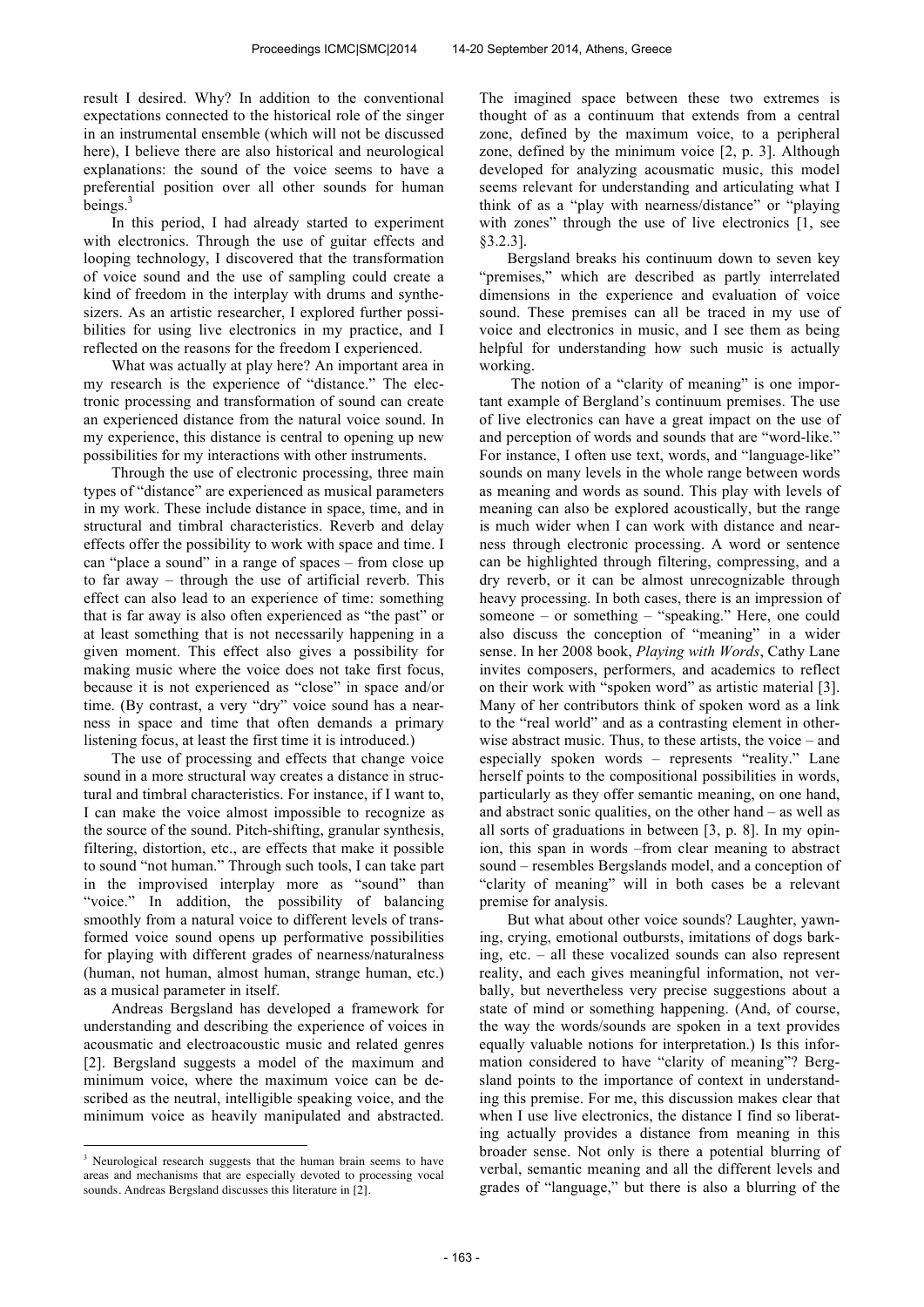emotional, "real-life-referring" meaning that is often naturally embedded in, or associated with, the human voice. I emphasize that the experienced freedom, for me, lies in the possibility to move freely across the whole area of Bergsland's continuum, not just in "maximum distance." To be able to blur traces of reality and emotions through electronic processing is a musical tool, not an ideal as such.

Some musicians describe electronic voice sounds as being somehow "out of this world." I can recognize this idea as a description of my own experience with a lot of processed voice sounds, which can often move towards, or be within, Bergsland's "peripheral zone." I could actually say that from my experience, the use of reverb and effects makes it possible to go out of time, space, and reality, and that the mix of acoustic and processed sounds makes it possible (at least in terms of perception) to move back and forth within these parameters. For me, as an improvising musician, this playing with nearness/zones is not based on conscious reflections in real time, but is – at least when it is working – an intuitive action based on my musical experience that has developed through working with my voice and electronic devices.

## **1.2 Sound Organizing**

As opposed to the strictly acoustic voice alone, sampling and playing back sound-samples in different ways creates new opportunities for the vocalist [1, see §3.5]. These opportunities are many and they include the use of continuous sounds of unlimited length through looping, the creation of multiple layers, the recording and playing back of material in real-time during performance, and the pre-sampling and mechanical triggering of sound. It is further possible to have a library of recorded voice sound ready to use and to process in the performance, and thus you actually do not need to open your mouth to let the sound of your voice be heard. Such a scenario also suggests another musical parameter of time at play: a recording played back is always from the "past," but it can be experienced either as history or as a sound produced in the moment, depending on how that sound is created and performed in the musical context. The difference between performing voice in real-time and performing a prerecorded voice is also a play with "reality." Combined with the use of the different types of "distances," both as a musical parameter itself, and as a means to blend with other instruments, this approach is especially interesting in improvisation. Of course, one could discuss whether I am still a vocalist when I am playing back sampled sound. To me, working with my own voice as the only source of sound, and always relating to the possible mix of sounds, roles and functions, the live electronics is experienced as an extension of my voice whether I play back pre-sampled voice-sound or not.

#### **1.3 Vocalist Roles in the Improvised Interplay**

Observing my practice, I have tried to roughly categorize my interplay functions into four roles [1, see §4.2]:

- "The Singer": The traditional vocalist role, singing a lead melody with or without words.
- "The Speaker": Reciting or speaking text, including poems, lyrics, improvised text, and other material. This is also a traditional role for the vocalist.
- "The Soundmaker": Using different types of sound to add colors, accompany, comment on, or interfere/interact with the musical scenery – using both traditional elements as pitch and rhythm along with abstract sounds. This is a more instrumental approach to making music than the first two roles, and the main focus is on the sound and its function in interplay.
- "The Soundsinger": This role can include the use of melody as a comment or accompaniment rather than being a foreground focus. Lyrics are used as sound more than a bearer of meaning or language. This is a mix between a vocal and an instrumental approach.

In my experience, the last two of these roles are new resources for vocalists in instrumental improvised interplay, having been made available through the use of live electronics. As mentioned earlier, artists and composers have explored new roles for the acoustic voice in music in various ways. From that perspective, one could argue that the last two roles are not "new" as such, as similar roles could be pointed out in existing acoustic vocal/instrumental music. I will not discuss this further here, but simply state that in describing these new roles in my artistic research, I am clearly operating within experiential categories and not a theoretical framework as such. However, based on my observations, what I find interesting to discuss is how and why live electronics *change the situation* for the real-time improvising vocalist. One could start by asking why it seems so hard to take on these new roles *without* the electronic manipulation of voice sound.

Why do I need this "distance" from the acoustic voice sound to be able to take a more instrumental role in the interplay? When discussing the voice in popular music, Simon Frith points to how the listener is experiencing and interpreting the voice as a body, because to Frith the listener himself has/is a body:

Because with singing, *we feel we know what to do*. We have bodies too, throats and stomachs and lungs. And even if we can't get the breathing right, the pitch, the note durations … we still feel that we understand what the singer is doing in physical principle (this is another reason why the voice seems so directly expressive an instrument: it doesn't take thought to know how that vocal noise was made) [7, p. 192].

This perspective is also supported by Bergsland, who observes:

The ability to engage in imitation of other people's vocal production appears to be a part of our preprogrammed disposition in how we relate to voices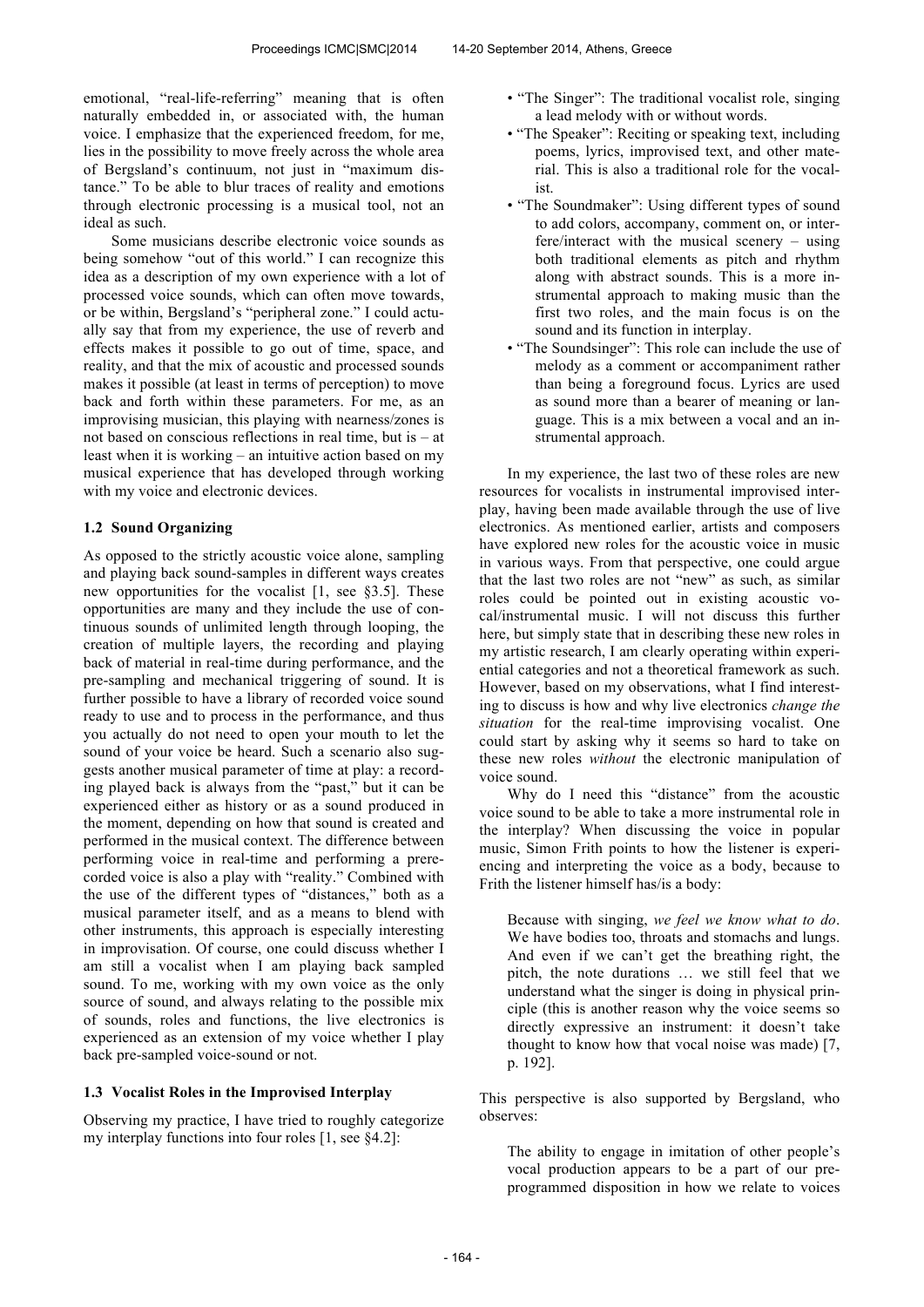of others from very early on, and it is also crucial for spoken language acquisition. Recent research has indicated that, even without explicit imitation, the imitative process is so much a part of our perceptual system that it is going on continuously as a form of simultaneous mental simulation that is triggered by stimuli from all sense modalities [2, p. 76].

In other words, we tend to subconsciously "imitate" the voice sound that we hear. We know – or our body knows – how to produce something similar.

This imitative ability could explain further the experienced *focus or preference* of the voice sound in vocal/instrumental music. Our body reacts instantly to the recognisable vocal sound. In this perspective, extended vocal techniques (sounds produced in an unfamiliar way for the listener) will have a more instrumental function than conventional techniques. Electronic processing even makes it possible to totally "disguise" how the sound is produced, and thus make it hard/impossible/unnatural to imitate. Therefore, while it is possible for the vocalist (through processing and re-organising the voice sound) to operate in an instrumental way, the sound is less – or not at all – interpreted as connected to the body.

As I see it, Bergsland's "minimal" voice function (meaning a heavily processed, and thereby "instrumental," voice) is not the only important issue here, although it seems to open up a new space in the interplay. For me, what makes live electronics a unique possibility as a singer is, as stated earlier, the *play within* the *whole range of* the continuums of "distance/nearness," "natural/unnatural," "maximal/minimal," etc. These continuums are not only related to the interplay with instruments, but are musical/expressional parameters in themselves. As a parallel, it is not only the new vocal roles as such that interest me, but the possibility of both switching between and combining the "singer," "speaker," "soundmaker," and "soundsinger" within the same music.

I have observed how I employ these vocal roles in my various musical projects. There are differences in balancing the roles related to the musicians I perform with. For example, in my duo constellations,<sup>4</sup> my accompanying role is often more obvious than when I play with trio or quintet.<sup>5</sup> This difference seems natural – with only two musicians playing, there is usually more space in the interplay, and it is therefore often easier both to define and to experience what I do as accompaniment (rather than a musical comment or color) both by my fellow musicians and myself. So, my roles are not just defined by what I do, but how fellow musicians interpret and react to this in the interplay. There are various parameters that have an impact on the vocalist role: the musical framework and aesthetics; the degree of listening and interacting in the improvisation; and, not least, to what

 $\overline{a}$ 

degree the other instrumentalists open up for other roles in their playing. (For instance, in a more "conventional" part of a performance, the drummer might stick to a solid groove and the synth player to a bass line and even harmonies. By contrast, in a more open musical approach, the roles are less defined.)

## **2. CHALLENGES**

My reason for using electronic devices is both my fascination for the artistic material, new sounds and new musical parameters, and (as pointed out) the experience of freedom and new roles in improvised interplay. There are of course challenges connected to this choice of instrument and music. The improvised interplay is challenging on many levels, and that choice of bringing in live electronics can be experienced as adding complexity to the situation. The use of technology is demanding in several ways, both regarding the connection between performer and instrument (skills and control), and the fact that technology sets premises for performing. Further, the orientation towards sound and sound texture as a musical element – in a combination with more conventional musical parameters – is a challenging operation involving different musical paradigms. Below I will refer briefly to some of the discussions that are experienced as relevant in my work with live electronics.

## **2.1 Choice of Instrument**

The process of developing the technical and musical ability to work intuitively with electronic sound processing is like learning a new instrument, but very different from the process of becoming a singer. The setup – the devices I choose to use and how the controllers are mapped – is crucial. Working with improvisation, I also need to be able to carry out musical ideas on the spot. Musical activity and technical control therefore ideally have to be in my hands and my ears, more than in my thinking and planning. Still, I choose to work with conventional commercial technology, not specially designed, gesture-controlled instruments. To me, this approach is a natural choice due to my relationship to, and experience with, this setup as part of the instrumental interplay. An example of another possible combination of voice and live electronics can be seen in Alex Nowitz's impressive work with voice and gestural controllers [4]. During my artistic research, I considered trying out a similar way of working. Ultimately, I decided that this path would probably not lead me to where I wanted to go. For me, a system like Nowitz's would, as I saw it, become very limiting in terms of what parameters I actually could manage to control in real-time. The changing of effects and reverb parameters – and also the oversight, balancing, processing, and combining different loops and sampled sounds – seemed to me to be very hard to control without both different sets of dedicated one-to-one controllers and also the visual feedback from displays and faders. Even if Nowitz's gestural controllers seemed to offer a very flexible, organic instrument (at least when used by Nowitz), this kind of technology would change the way I could operate as a musician, and it would make

<sup>4</sup> With Thomas Strønen, drums and electronics, and Michael Duch, double bass. See www.toneaase.no/musical-projects/.

<sup>5</sup> My trio projects include work with BOL (with Ståle Storløkken and Tor Haugerud) and Undercover (with Krister Jonsson and Per Oddvar Johansen). See www.toneaase.no/musical-projects/. The quintet work include projects with BOL (centrally with Snah and Stian Westerhus, see www.bol.no), and with Marilyn Mazur (different projects).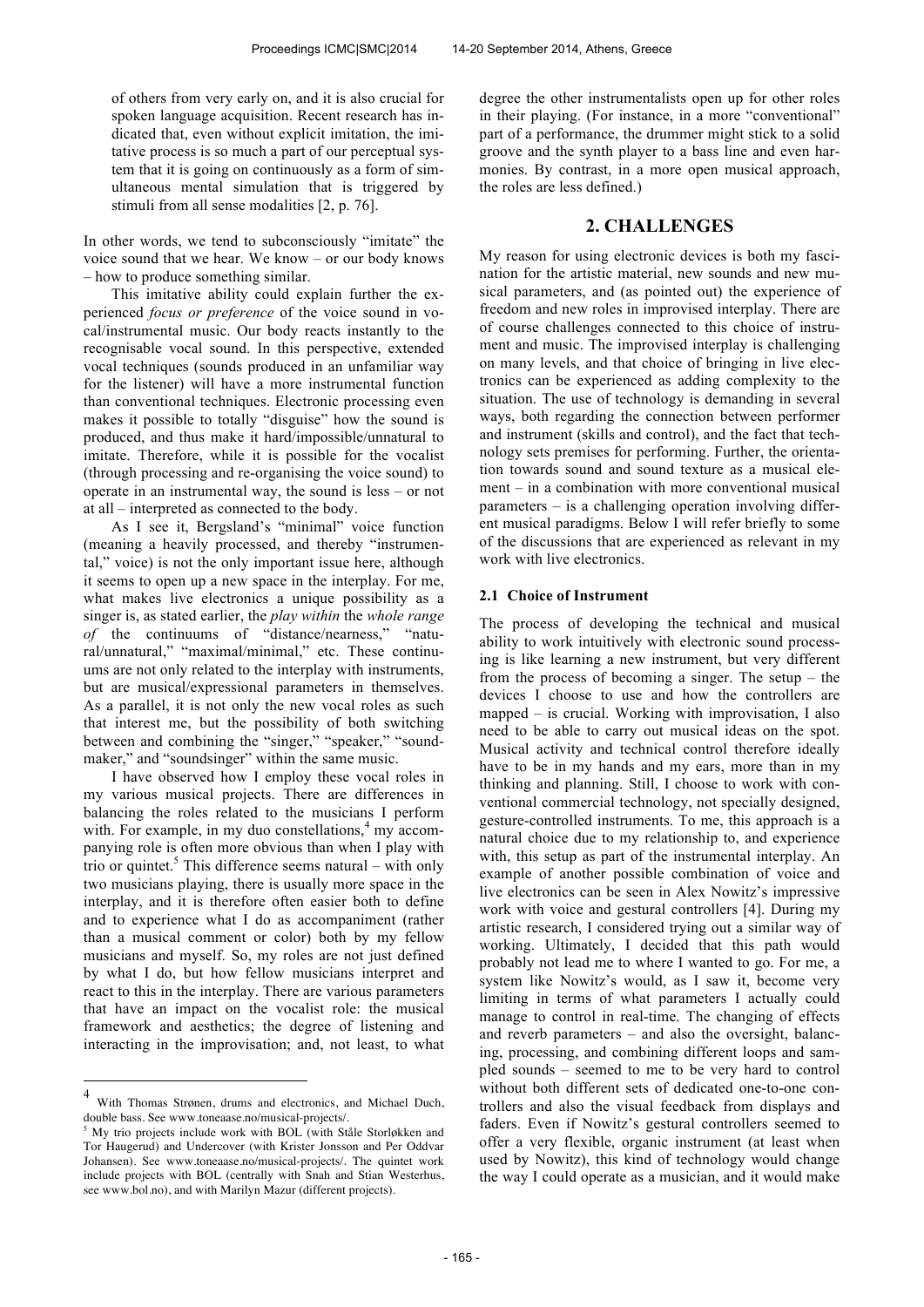me less flexible in my musical context. Obviously, in many of my instrumental operations, there are not close and natural connections between bodily gestures and musical sound. Although this can be a challenge (both to me and to my audience), I choose control before complexity so that I might be able to function within my choice of musical settings.

#### **2.2 Technical Skills, Intuitive Action, and Latency**

In the artistic research project "T-EMP Communication and Interplay in an Electronically Based Ensemble" [5], Øyvind Brandtsegg, et al., discuss various reasons for (and types of) latency while working with live electronics and improvisation. Brandtsegg points out that a trained musician playing a conventional instrument will, through years of exercise, overcome a mental latency, as his body and instrument will be "almost as one." Such a musician does not have to think about how to play- the instrumental action is a physical and instinctive reaction to stimuli (what he hears).

As Brandtsegg notes (in the T-EMP project and other sources), since the development of technology and instruments never stop, the personal instrument/setup often changes. Body and instrument are therefore- at least for periods- not "almost as one", and thus the process of diminishing mental latency is much more difficult. In my participation in the T-EMP project, and also in my other work, I partly observe an intuitive, relatively immediate, musical action in my work with live electronics. (It has to be noted that compared to the other musicians in the T-EMP project, I do *not* change my instrument or setup often – in part because I want to be able to work intuitively as much as possible.) In some contexts though, I still observe a mental delay when I play. Sometimes this delay is caused by a need for "technical thinking before/while doing." At other times, the delay is simply a matter of musical hesitation – it is not clear to me what to bring into the improvised interplay, what my response should be to the music played: I/my body does not instantly " know" what to play. This situation is not unusual in improvised music, and it is also a necessary position to undertake as improvising musician – you need to be open for what is to come. Therefore, one could argue that this kind of latency is not special for musicians using Digital Music Instruments (DMI), and that it has to do with the improvising situation. Still, from my experience, I would like to point out at least two relevant reasons for a "musical delay" when playing DMI in an improvising ensemble: (1) the lack of established conventions and roles for the DMI in improvised music; and (2) the amount of possible choices of sound. Even if the blurring and changing of musical roles is present for all musicians in much modern improvisation, the short history of DMI in my genre of improvised music – especially as a vocalist in an instrumental interplay – leaves me with few direct examples to lean on and to learn from. At the same time, the amount of possible sound alternatives in an improvised situation probably can make the process of choosing more time-demanding. Both of these possible reasons for latency are also what led me – and probably many DMI musicians – to this choice of instrument. The lack of conventions and the extreme amount of available sounds creates a huge openness and a possibility to create new music. That said, the defining of roles and the process of creating new sounds while we are playing will sometimes will slow down the reaction time.

#### **2.3 Musical vs. Technical**

A conventional solo vocal performance with loop station can often be interpreted like this: "first layer, second layer, third layer … and then the song starts." The different devices we use naturally form our musical thinking. This observation is true with conventional instruments as well as the DMI (and this relationship is probably necessary in order for us to have an idea about what we are going to play). The musical thought is also often a technical thought (I refer here to the discussion above). We think in terms of what the instrument can do. This perspective can lead to musical conventions, habits, and limitations. As Brandtsegg notes, a music technologist will often build or change their instrument to fulfill a musical or technical vision or need. In my experience as a performer working with more conventional devices [1, see chap. 2], one important challenge is to explore and question my own thinking and habits regarding my instrument. For example, looping is a technique that can be challenged by working "against" the repetitive and periodical feeling, while still striving to keep the sensation of flow (this goal can be a rewarding musical investigation). Further, the combination of various conventional devices in a setup can widen both the possibility for each device and the total outcome. For instance, a sampled sound can be varied by different kinds of processing (space, time, and structure), and in this way it can be "repeated" with controlled (not random or pre-programmed) variations/changes, and therefore avoid producing the same sound. Similarly, by using loops with various lengths from different machines in the setup, I am able to avoid a strict periodic loop experience.

## **2.4 Combined Aesthetics**

*What I also like about jazz is that it can be influenced by other music than just pure "tribal music." A very relevant issue is the difficult "mediation" between the interval-based and the sound-based music. They are virtually being mediated and tested against each other, and I think that's exciting, because, as a composer, I have decided to neither give up the interval, nor throw overboard my experiences with sound experimentation during the last 50 to 60 years.* Lasse Thoresen, 2011.<sup>6</sup>

Working with live electronics gives access to musical parameters that do not necessarily go seamlessly together with other parts of my musical identity. On the one side, I explore the energy of noise, the beauty of sound transformation, the small variables in filtering, and the ex-

<u>.</u>

<sup>6</sup> Lasse Thoresen, interview, *Jazznytt*, 2011, no. 2, pp. 45, author's translation.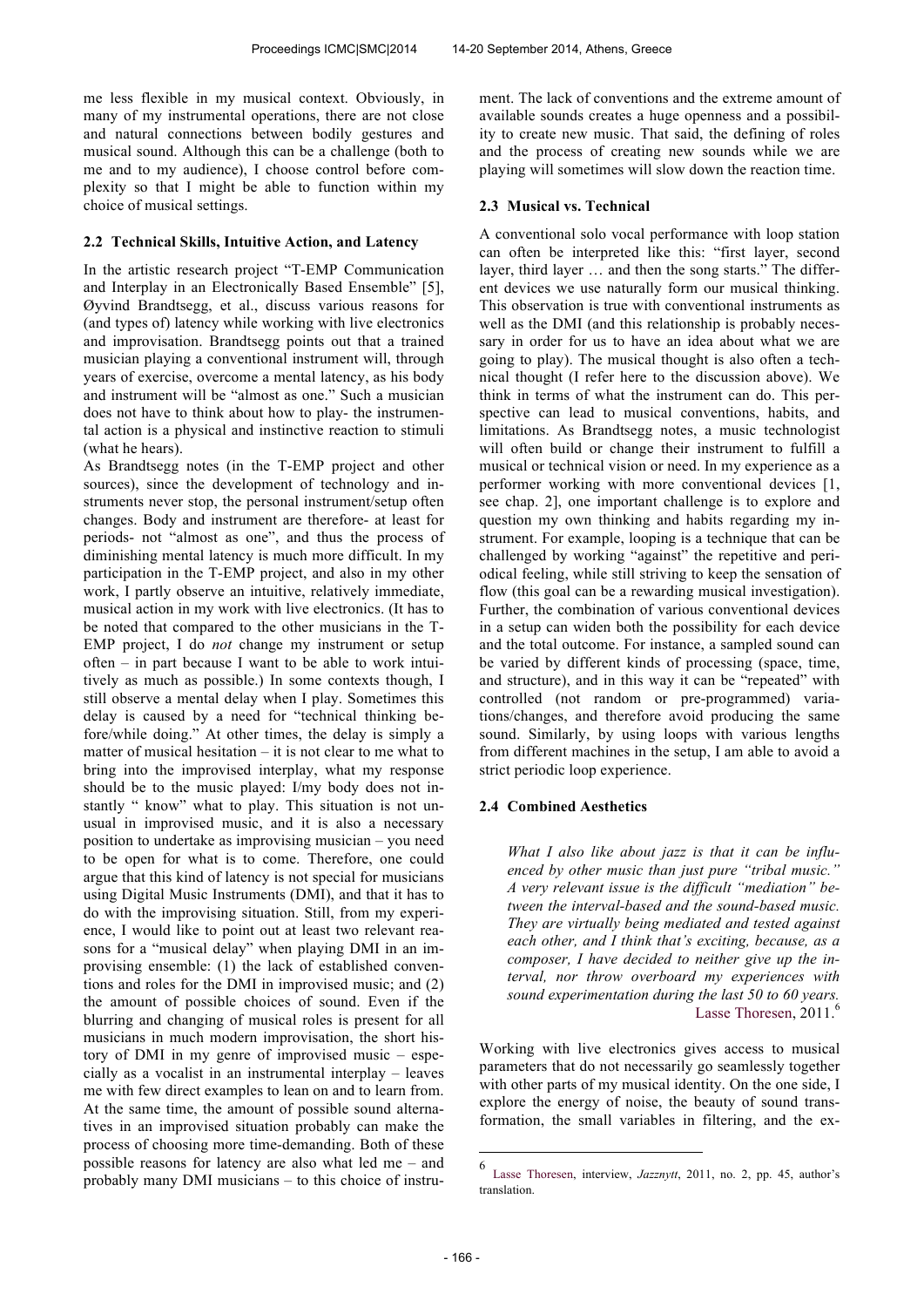citement of working with random functions in a MaxMsp- patch. On the other side, I include conventional parameters like melodic lines, groove, lyrics, and harmonies.

In trying to combine these musical parameters, I recognize what Lasse Thoresen describes as kind of mediation in jazz between different paradigms for musical performance and experience, including the sound-based and the interval-based. I also experience my work with modern improvisation as being a somewhat parallel mediation between what George E. Lewis describes as being "Afrological" and "Eurological" paradigms in improvised music [6]. Lewis is referring to the differing aesthetic paradigms represented by the improvisational traditions of Charlie Parker and John Cage. Lewis observes that

Perhaps the most trenchant conception of what improvisation can be is to be found in this testament by Charlie Parker: "Music is your own experience, your thoughts, your wisdom. If you don't live it, it won't come out of your horn." The clear implication is that what you do live, does come out of your horn.

## He continues by arguing that

Another important and very different model of "improvised music" is practiced among the European "free" improvisers... The term was adopted, I believe, not to distinguish it from jazz in the sense of critique, but to better reflect the European improvisers' sense of having created a native model of improvisation, however influenced by Afrological forms... One important aspect of the Afrological improvisation is the notion of importance of personal narrative, of "telling your own story."... Eurological improvisers have tended to look askance at the admission of personal narrative into improvisative activity. I believe that, for post-war Eurological improvisers, the ideas of Cage have, again, had the greatest impact in this regard: "What I would like to find is an improvisation that is not descriptive of the performer, but is descriptive of what happens, and which is characterised by an absence of intention" [6, pp. 282-283].

When sound and sound structure – or "distance" and "space" – are important parameters in music, it is obvious that a strong musical structure like a melody or a rhythm can dramatically change the premises for our musical perception. (Or, to use the words of fellow musician Ståle Storløkken, "The melody always wins!") I recognize these paradigms at play in my various roles in the interplay: the "singer" and "speaker" is often telling a (personal) story, the "singer" usually within the intervalbased paradigm. The "soundmaker" can easily (but not necessarily) operate within the sound-based (and perhaps even the "non-intentional") paradigm, while the "soundsinger" often mediates between these paradigms. The balance between being in a state (of musical flow) and making a musical statement is one of the great musical possibilities I find as a vocalist working with live electronics. But it also presents a great challenge. A sense for how various musical elements affect each other is necessary in this mediation. Balanced combinations, cross-fading and overlapping techniques, and "preparefor-new-elements" strategies – all these are key ideas in rehearsal and practice. By exploring and further developing the ability to take on various musical roles in the interplay, I will hopefully increase my musical sensibility and develop a fruitful mediation between paradigms.

## **3. CONCLUSIONS**

As an artistic researcher, my focus has been to investigate and further develop my use of live electronics in the improvised interplay of my genre and traditions. The "newness" of my research has to be seen in light of my musical field, where the norm involves working within the "mediation" between conventional and the experimental paradigms. It is also important to recognize how this project is closely connected to the process of real-time improvisation. Through this work, I have wanted to investigate and articulate how the use of live electronics could expand the vocalist's role. My reflections were first and foremost initiated and fed by important observations and experiences in the artistic practice, rather than a theoretical framework and plan. As a result, among other things, I came closer to understanding and forming both the material I was working with, the musical roles I was undertaking, and the musical paradigms that were at play. I further developed my techniques, my skills, and my instrumental setup, and I reflected on how music technology can create both new possibilities as well as severe challenges that need to be considered, discussed, and criticized.

## **4. REFERENCES**

- [1] T. Åse, *The Voice and the Machine and the Voice in the Machine: "Now You See Me, Now You Don't," Artistic Research in Voice, Live Electronics and Improvised Interplay*. Norwegian University of Science and Technology, 2012. (www.toneaase.no/researchproject)
- [2] A. Bergsland, *Experiencing Voices in Electroacoustic Music*. Ph.D. diss., Norwegian University of Science and Technology, 2010.
- [3] C. Lane, ed., *Playing With Words: The Spoken Word in Artistic Practice*. CRiSAP/RGAP, London/Manchester, 2008.
- [4] A. Nowitz, "Voice and live electronics using remotes as gestural controllers," *eContact*website, http://cec.sonus.ca/econtact/10\_4/nowitz\_voicelive .html , (accessed 20 March 2014)
- [5] Ø. Brandtsegg, et al., "T-EMP: Communication and interplay in an electronically based ensemble," *T-EMP* website,